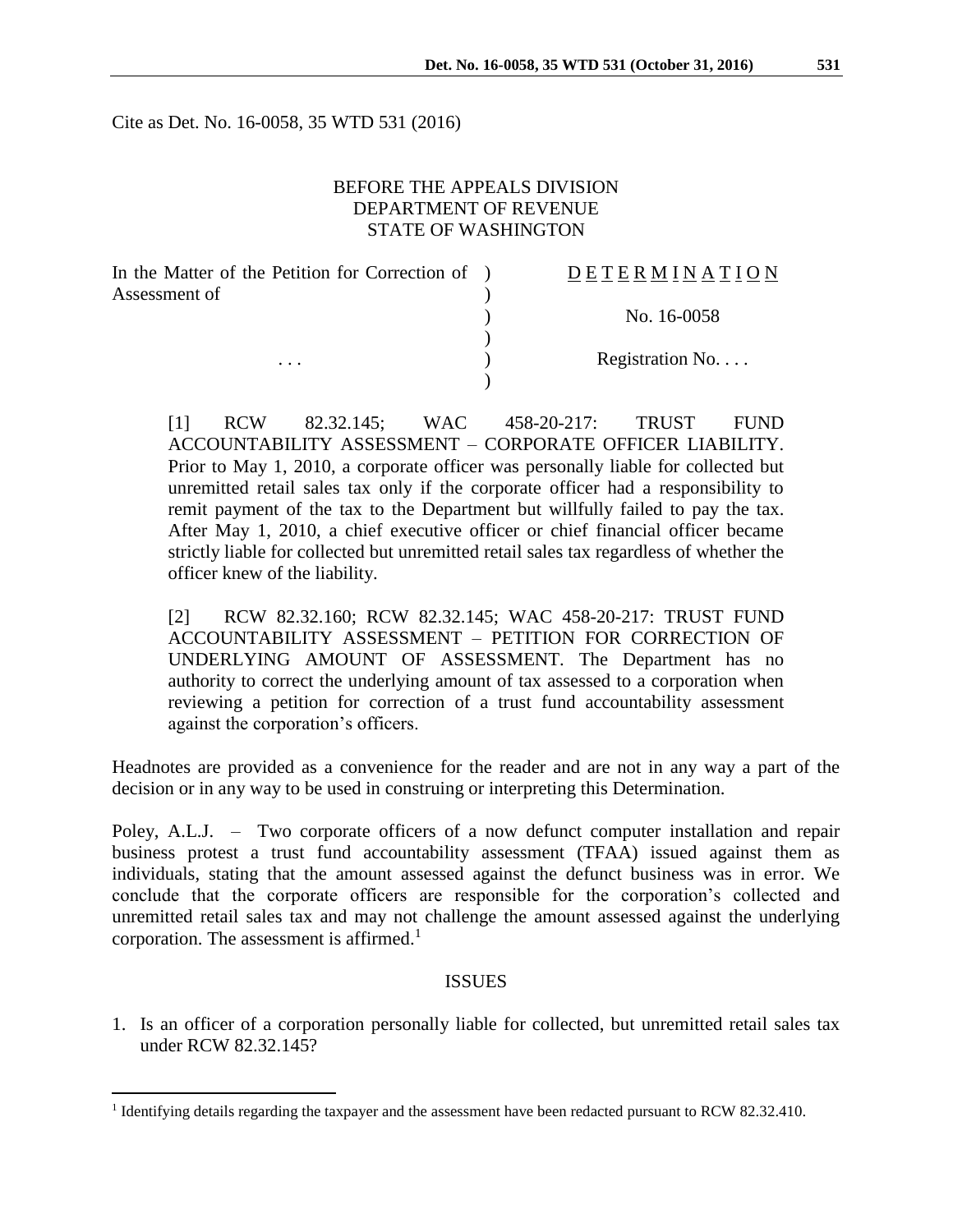2. May a "responsible person" petition for correction of the underlying amount assessed in a TFAA?

### FINDINGS OF FACT

[Officer A] and[Officer B] (together, Taxpayers) were officers of the now defunct business, [Corporation]. Corporation operated as a computer network installation and repair business. Corporation formed in 2006 with [Officer A] as President. In 2011, Corporation went inactive for failing to file an annual statement. On August 3, 2011, Corporation filed a domestic corporation reinstatement report, listing [Officer A] as president and [Officer B] as secretary and treasurer. This arrangement continued through March 31, 2015, upon which Corporation's annual renewal with Secretary of State expired.

Corporation's bank listed [Officer A] as the signatory for Corporation's bank account throughout Corporation's existence. [Officer B] would later be added as a signatory. In 2009, [Officer A] submitted an electronic funds transfer authorization agreement to the Department of Revenue (Department), allowing the Department to electronically withdraw tax payments from Corporation's bank account. [Officer B] began working for the business as a bookkeeper sometime around 2008. [Officer B] would calculate Corporation's tax liability, file all combined excise tax returns, and initiate payment to the Department. [Officer B] would inform [Officer A] of the amount of the tax payments so [Officer A] would know how much the Department would withdraw from the bank account.

The Department conducted an audit of Corporation's business for the period January 2010 through December 2013. The Department found that Corporation had incorrectly reported its income under the service and other B&O tax classification. The Department determined that Corporation's business activities were retail sales subject to both the retailing Business  $\&$ Occupation (B&O) tax classification and retail sales tax. The Department also discovered that Corporation had collected from its customers an amount labeled as "sales tax" on invoices. This amount corresponded to between 1.5 and 1.8 percent of each invoice's selling price. The total amount of "sales tax" collected during the audit period was \$ . . . . The auditor discussed these findings with [Officer B] at a conference on July 28, 2014.

On August 5, 2014, the Department issued a tax assessment against Corporation for \$ . . . , consisting of  $\$ \dots$  in tax  $(\$ \dots$  of which was collected retail sales tax trust funds),  $\$ \dots$  in interest, and a \$ . . . assessment penalty. Corporation failed to pay the assessment or petition for review by the October 6, 2014 extended due date. On November 14, 2014, the Department issued a tax warrant for the unpaid assessment. Corporation did not pay the tax warrant. The Department subsequently revoked Corporation's certificate of business license registration on April 30, 2015.

On March 19, 2015, the Department composed a letter informing Taxpayers that they may be held personally liable for the retail sales tax trust funds collected but not remitted by Corporation unless Taxpayers made arrangements with the Department. A copy of the letter was mailed to [Officer A] at Corporation's address and to [Officer A] at his personal residence. A copy of the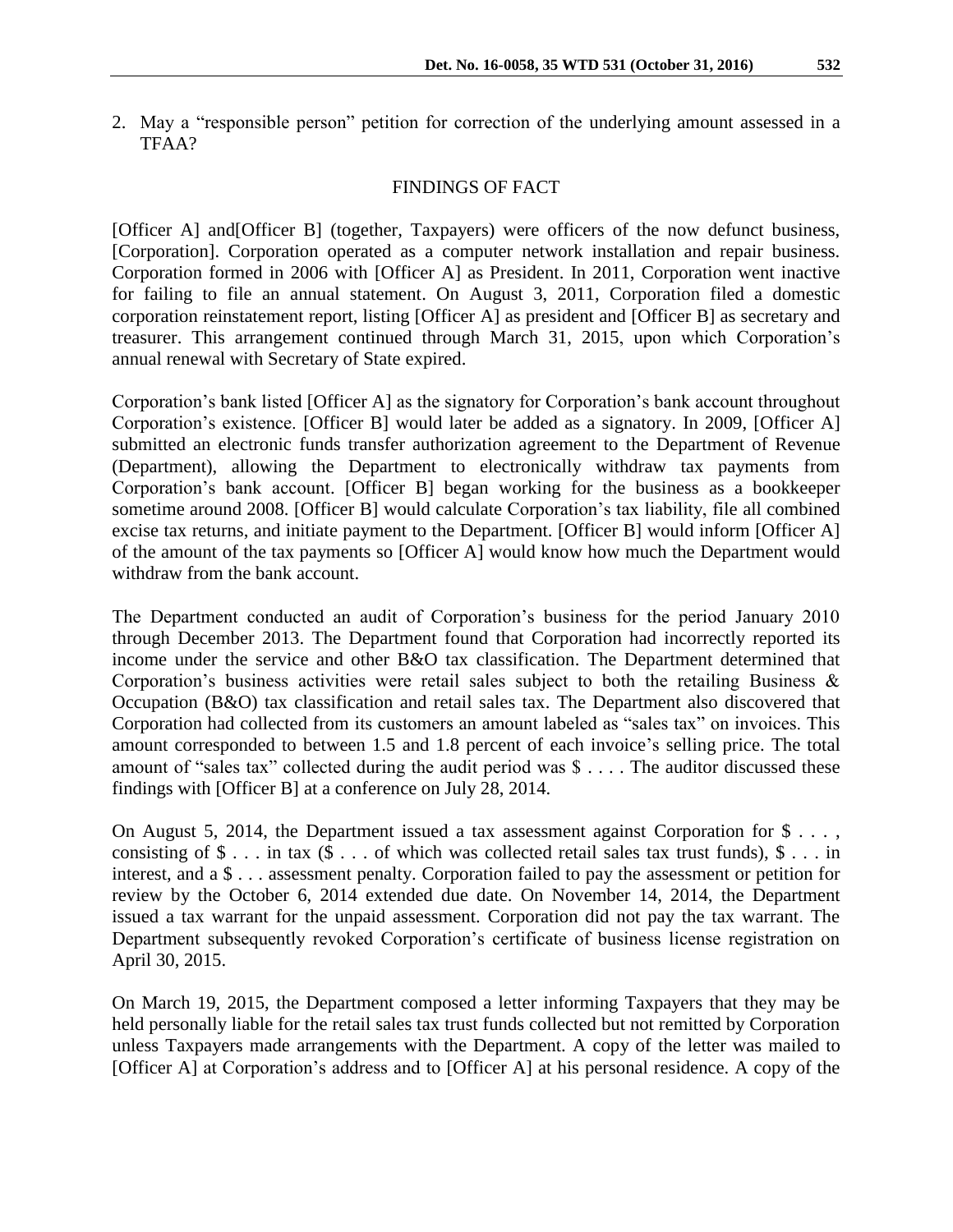letter was also mailed to [Officer B] at the Corporation's address and to [Officer B] at her personal residence.

On September 14, 2015, the Department issued a TFAA against Taxpayers for \$ . . . , consisting of \$ . . . in retail sales tax trust funds, \$ . . . in audit interest, \$ . . . in extension interest, and a \$ . . . assessment penalty. On October 14, 2015, Taxpayers filed a petition requesting cancellation of the TFAA.

Taxpayers maintain that the "sales tax" shown on Corporation's invoices was not retail sales tax but a service fee to reimburse Corporation for its B&O tax liability. Taxpayers stated that Corporation's employees would not consistently remember to add the 1.5 or 1.8 percent fee when billing customers, so [Officer B] set up Corporation's Quickbooks program to automatically add the fee to each invoice. According to Taxpayers, the only way to add a percentage-based charge to an invoice in Quickbooks is by using the "sales tax" function. Taxpayers also claim that this function can only be labeled "sales tax" and will always link to the "sales tax payable" account. Taxpayers argue that Corporation never intended to collect retail sales tax and only labeled its service fee "sales tax" due to the software limitations of Quickbooks.

# ANALYSIS

Retail sales tax is paid by the buyer to the seller and held in trust, by the seller, until paid to the Department. RCW 82.08.050. RCW 82.32.145 authorizes the Department, under certain circumstances, to attempt to collect unpaid trust fund taxes by issuing a TFAA. RCW 82.32.145(1) states as follows:

Whenever the department has issued a warrant under RCW 82.32.210 for the collection of unpaid trust fund taxes from a limited liability business entity and that business entity has been terminated, dissolved, or abandoned, or is insolvent, the department may pursue collection of the entity's unpaid trust fund taxes, including penalties and interest on those taxes, against any or all of the responsible individuals. For purposes of this subsection, "insolvent" means the condition that results when the sum of the entity's debts exceeds the fair market value of its assets. The department may presume that an entity is insolvent if the entity refuses to disclose to the department the nature of its assets and liabilities.

Prior to May 1, 2010, a "responsible individual" was defined as any individual who "had the responsibility or duty to remit payment of the limited liability entity's unpaid trust fund tax liability reflected in a tax warrant issued by the department." RCW 82.32.145(9)(g)(ii). The statutory definition of "responsible individual" was amended as of May 1, 2010 to also include "any current or former officer, manager, member, partner, or trustee of a limited liability business entity with an unpaid tax warrant issued by the department." RCW 82.32.145(9)(g)(i).

To the extent a "responsible individual" was a chief executive or chief financial officer of the limited liability business entity, a strict liability standard applies, and that person is liable regardless of whether the individual was or should have been aware of the liability. RCW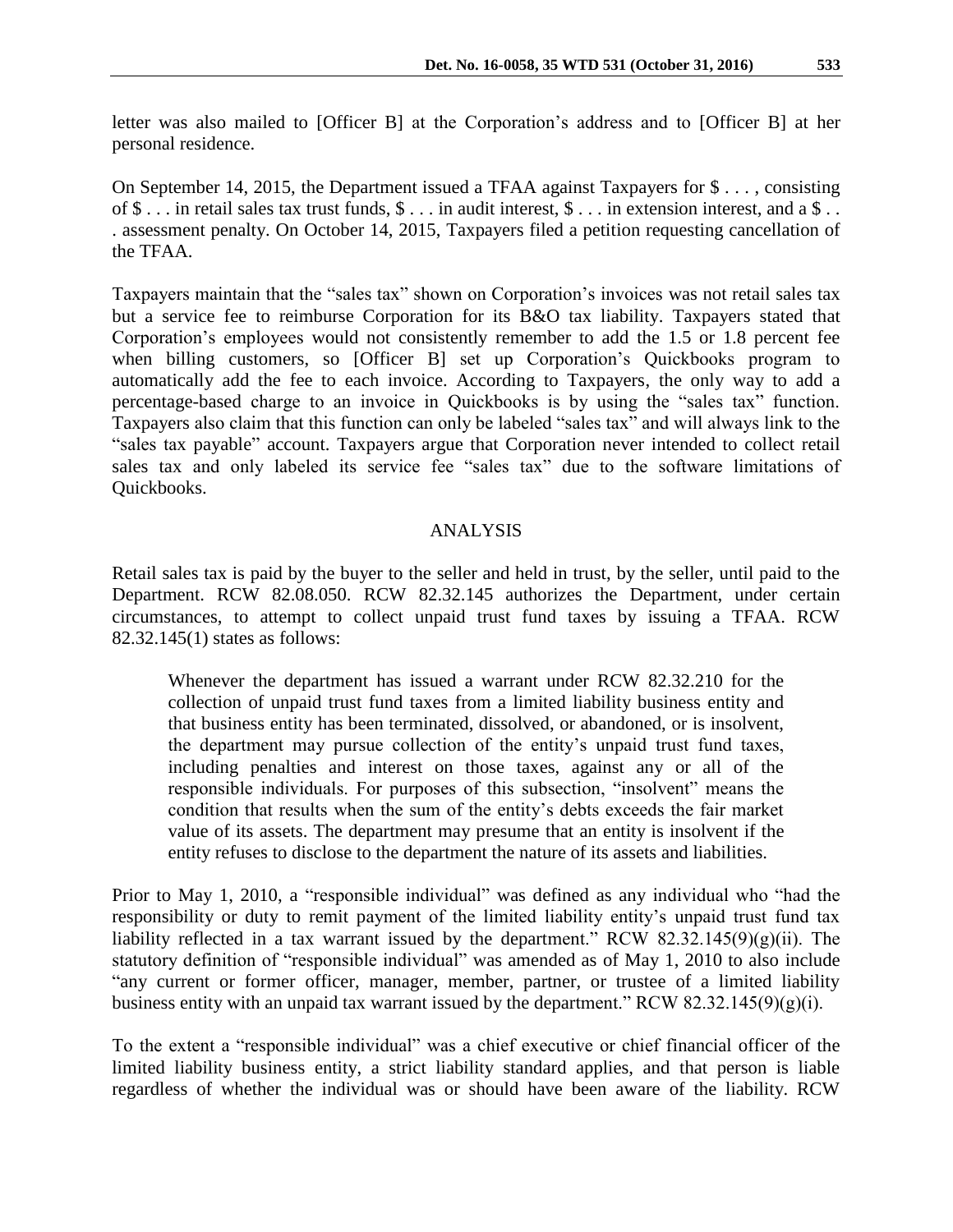82.32.145(3)(a). The definition of "chief executive" includes the president of a corporation. RCW 82.32.145(9)(a). The definition of "chief financial officer" includes the treasurer of a corporation. RCW 82.32.145(9)(b).

For a "responsible individual" who was not a chief executive or chief financial officer after May 1, 2010, liability under RCW 82.32.145 applies only if the individual willfully fails to pay or cause to be paid the collected trust fund taxes. RCW 82.32.145(3)(b). As used here, "willfully fails to pay or to cause to be paid" means that the failure was the result of an intentional, conscious, and voluntary course of action. RCW 82.32.145(9)(i). The willful failure to pay retail sales taxes does not require an intent to defraud or bad motive. WAC  $458-20-217(8)(c)(i)(A);$ Det. No. 99-041, 18 WTD 446, 451 (1999). Using collected retail sales tax to pay other obligations is a willful failure to pay the trust funds to the state. *Id.*

The liability at issue here includes retail sales tax collected both prior to and after May 1, 2010. During the periods January through April 2010, [Officer A] had financial control over Corporation's bank account and exercised that control by authorizing the Department to electronically withdraw tax payments from Corporation's bank account. [Officer A] was also aware of Corporation's tax liability as [Officer B] would keep him informed of the tax filings. As a result, [Officer A]was a responsible individual from January through April 2010. Additionally, [Officer A] was identified as the president of Corporation at all times during the audit period. Thus, [Officer A] is a responsible individual under RCW  $82.32.145(9)(g)(i)$  and strictly liable for Corporation's unpaid trust funds during the May 2010 through December 2013 periods.

[Officer B] was identified as secretary and treasurer of Corporation from April 2011 through December 2013. As treasurer, [Officer B] is the chief financial officer of Corporation, and therefore, a responsible individual under RCW  $82.32.145(9)(g)(i)$  for those periods. Prior to being listed as an officer, however, [Officer B] filed Corporation's tax returns and remitted payment of taxes from January 2010 through March 2011 and beyond. [Officer B] stated on appeal that she configured Corporation's Quickbooks to add a charge to each invoice labeled "sales tax." [Officer B] acted as bookkeeper for Corporation and calculated, filed, and paid the tax returns during the audit period, a conscious and voluntary course of action. Thus, [Officer B] is a responsible person during the January 2010 through March 2011 periods via her duty to remit payment to the Department. [Officer B] is liable for the unpaid trust funds of Corporation as she willfully failed to pay those funds to the Department. Accordingly, we sustain the TFAA with respect to Taxpayers.

The second issue raised by Taxpayers is whether the amount of the TFAA may be adjusted. Taxpayers maintain the TFAA assessment was in error because the assessment of Corporation was in error.

"Any person having been issued a notice of assessment under this section is entitled to the appeal procedures under RCW 82.32.160, 82.32.170, 82.32.180, 82.32.190, and 82.32.200." RCW 82.32.145(6). Thus, a person receiving a TFAA may petition for correction of the TFAA. Det. No. 15-0115, 34 WTD 537 (2015). However, in Det. No. 03-0066R, 23 WTD 243 (2004), the Department concluded that a taxpayer who had received a TFAA could not challenge the amount of the tax assessment underlying the TFAA. The taxpayer in that case asserted that the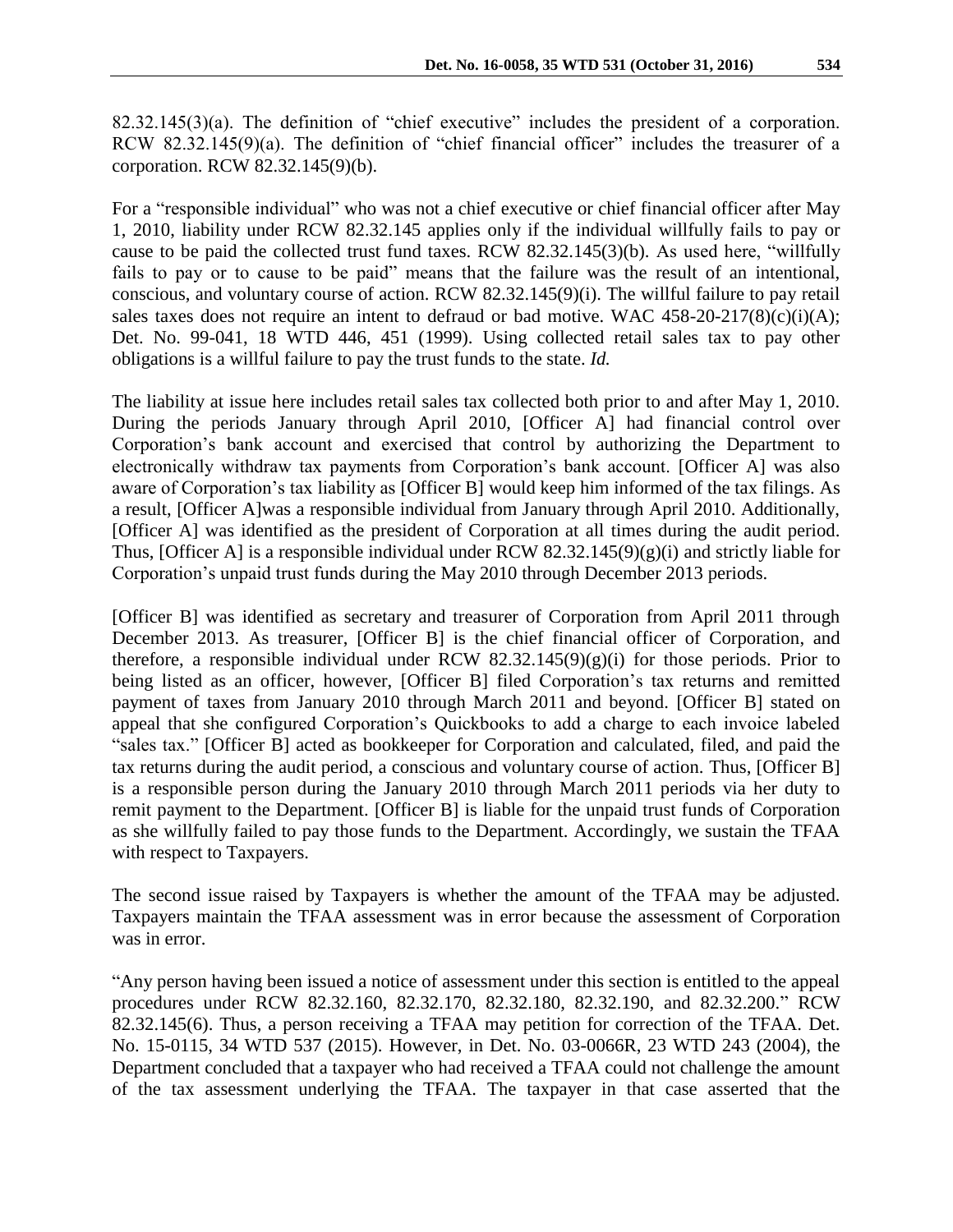corporation had not collected some or all of the taxes included in the TFAA. *Id.* In concluding that the individual taxpayer could not challenge the amounts underling the TFAA, the Department stated:

The original taxpayer, the business, had an opportunity to contest the amount of taxes assessed when DOR issued the notices of balance due. RCW 82.32.160. It did not appeal. The statutory consequence is that "[i]f no such petition is filed within the thirty-day period the assessment covered by the notice shall become final." RCW 82.32.160. Generally, once a tax assessment become final, there is no jurisdiction for DOR to accept a petition for correction of the assessment. *See* Det. No. 87-39, 2 WTD 189 (1987) and Det. No. 86-268, 1 WTD 245 (1986). The taxpayer can, however, pay the assessment and petition for a refund, and contest its liability for the tax in the refund proceeding.

## 23 WTD at 246.

Here, Corporation failed to file an appeal within 30 days of issuance of the assessment as required by RCW 82.32.160. Thus, consistent with prior rulings, we conclude that Taxpayers are not entitled to an adjustment of the amount of tax assessed against Corporation. However, even if we were permitted to adjust the amount of tax owed from the underlying audit of Corporation, Taxpayers' argument would not succeed.

Retail sales tax is collected from the buyer and held in trust by the seller until remitted to the Department. RCW 82.08.050(2). When a seller does not remit collected retail sales tax "whether such failure is the result of his or her own acts or the result of acts or conditions beyond his or her control, he or she shall, nevertheless, be personally liable to the state for the amount of the tax." RCW 82.08.050(3).

All retail sales taxes, even if overpaid, must be remitted to the Department, and can be refunded or credited to the seller only if the seller has first refunded the overpaid tax to its customers. WAC 458-20-229(3)(b); *Kitsap-Mason Dairymen's Ass'n v. Wash. State Tax Comm'n,* 77 Wn.2d 812, 467 P.2d 312 (1970). In *GTE v. Dep't of Revenue*, 49 Wn. App. 532, 535 (1987), GTE had charged, collected, and remitted more retail sales taxes than were due, while underreporting its own B&O taxes. GTE argued it should be able to offset the over-reported retail sales taxes it had collected and remitted against its own under-reported B&O taxes. The Court of Appeals, however, relying on RCW 82.08.050, disagreed, holding that the sales tax overpayment was not GTE's, but the buyer's. The court further reasoned that because GTE was a trustee for collection of the tax, it followed that GTE was a trustee of the refund as well. As such, GTE could not use the overpaid trust funds it had charged and collected to reduce the impact of its own tax liability. *See also Kaeser v. Everett,* [47 Wn.2d 666, 289 P.2d 343 \(1955\);](https://web2.westlaw.com/find/default.wl?mt=Tax&db=661&rs=WLW13.01&tc=-1&rp=%2ffind%2fdefault.wl&findtype=Y&ordoc=1987131881&serialnum=1955103979&vr=2.0&fn=_top&sv=Split&tf=-1&pbc=9297350A&utid=3) *[Urban Constr. Co., Inc. v.](https://web2.westlaw.com/find/default.wl?mt=Tax&db=661&rs=WLW13.01&tc=-1&rp=%2ffind%2fdefault.wl&findtype=Y&ordoc=1987131881&serialnum=1975125800&vr=2.0&fn=_top&sv=Split&tf=-1&pbc=9297350A&utid=3)  Seattle Urban League,* 12 Wn. [App. 935, 533 P.2d 392,](https://web2.westlaw.com/find/default.wl?mt=Tax&db=661&rs=WLW13.01&tc=-1&rp=%2ffind%2fdefault.wl&findtype=Y&ordoc=1987131881&serialnum=1975125800&vr=2.0&fn=_top&sv=Split&tf=-1&pbc=9297350A&utid=3) *review denied,* [85 Wn.2d 1018 \(1975\);](https://web2.westlaw.com/find/default.wl?mt=Tax&db=804&rs=WLW13.01&tc=-1&rp=%2ffind%2fdefault.wl&findtype=Y&ordoc=1987131881&serialnum=1975028118&vr=2.0&fn=_top&sv=Split&tf=-1&pbc=9297350A&utid=3) and Excise Tax Advisory 3106.2009 ("Refunds of Over Collected Retail Sales Tax").

Finally, RCW 82.04.500 provides: